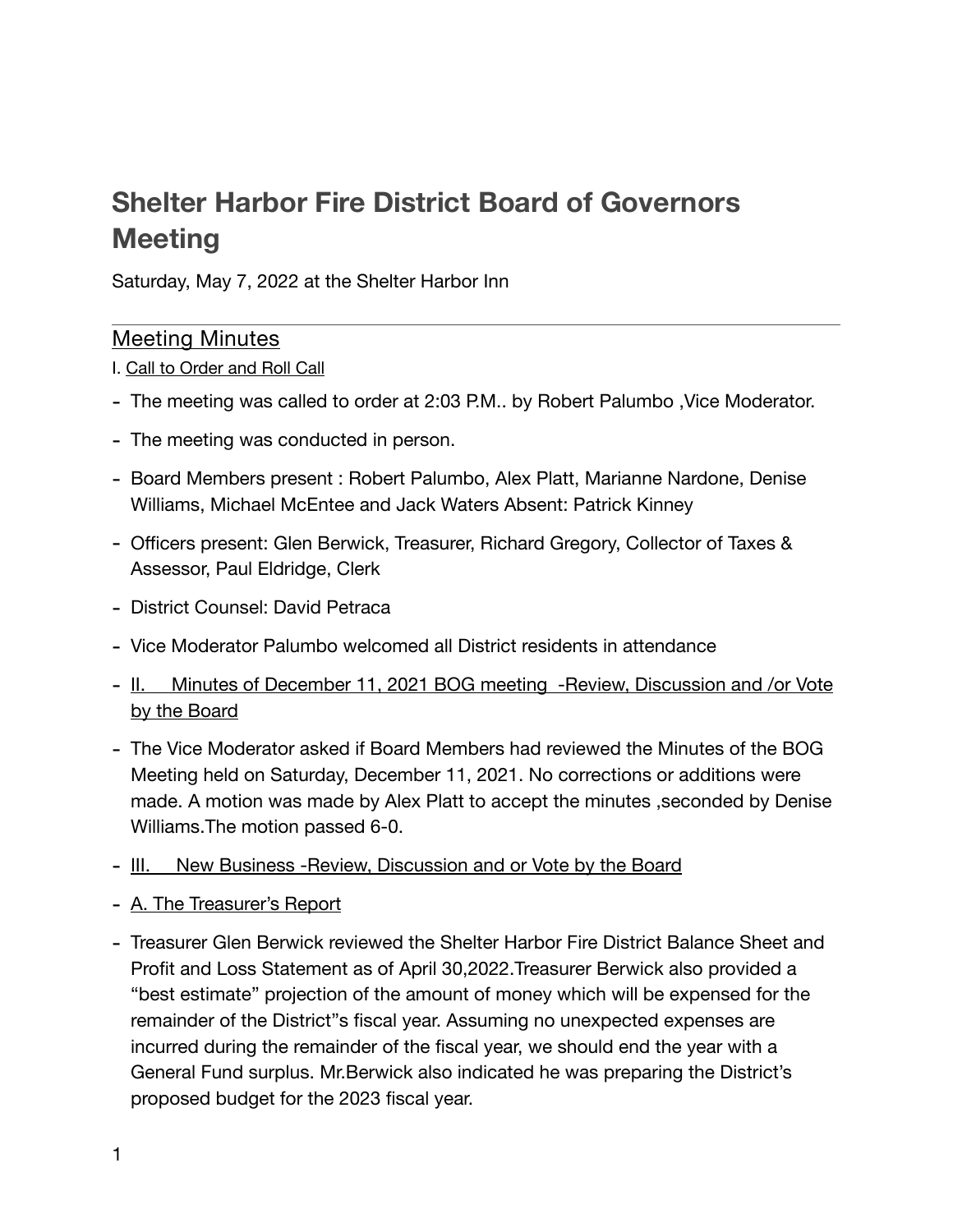- In addition to approving his report, Treasurer Berwick asked the Board to approve two other motions. First, reimbursing Rick Wiatrowski for \$489 for out of pocket expenses he incurred related to 2021 "Movie Nights". Mr. Berwick also asked the Board to authorize adding a budget item for "Movie Nights " in the 2023 fiscal year budget.
- Treasurer Berwick also asked the Board to authorize the reallocation of line items in the General Fund from under budget items to over budget items, primarily administrative and professional fees, community functions , security and safety. After discussing the requested actions, the Board took the following actions. First Alex Platt moved that the Board approve the Treasurer's Report. The motion was seconded by Marianne Nardone. The BOG voted to accept the Treasurer's report 6-0. By a motion by Denise Williams which was seconded by by Alex Platt, the Board voted to reimburse Rick Wiatrowski and add a budget item for "Movie Night" for the 2023 fiscal year. The vote was 6-0. A motion by Alex Platt which was seconded by Jack Waters was made to reallocate over budget line items to under budget ones in the General Fund. The motion was approved 6-0.
- B.Shelter Harbor Calendar of Events for 2022.
- Marianne Nardone reviewed the Calendar of Events for 2022.Two items were singled out for special attention. First, the traditional Fourth of July party and children's games will be hosted by Ouidad and Peter Wise at Harmony Landing. Ms. Nardone also mentioned the upcoming Ladies Luncheon on June 16,2022 at the Shelter Harbor Golf Club and encouraged attendance.
- C.ByLaw Update-Joseph Rucci reviewed the change to the voting provisions of Article 2 of the Bylaws, as proposed and voted on at the annual meeting. After discussion, on a motion by Alex Platt which was seconded by Marianne Nardone the Bylaw change was approved 6-0.
- D. Tax/Assessor Report- Richard Gregory reported all real estate taxes had been collected for fiscal year 2022 except for a few thousand dollars (\$2,541)which remain outstanding.Mr Gregory also commented on the Town of Westerly proposed new assessed values for Shelter Harbor property owners. which will be used in determining both town and and SHFD real property taxes. Mr. Gregory also outlined the procedures and deadlines for contesting and appealing an increased tax assessment base on the proposed new property valuations. On a motion by Alex Platt ,seconded by Denise Williams ,the Board approved the tax report 6-0.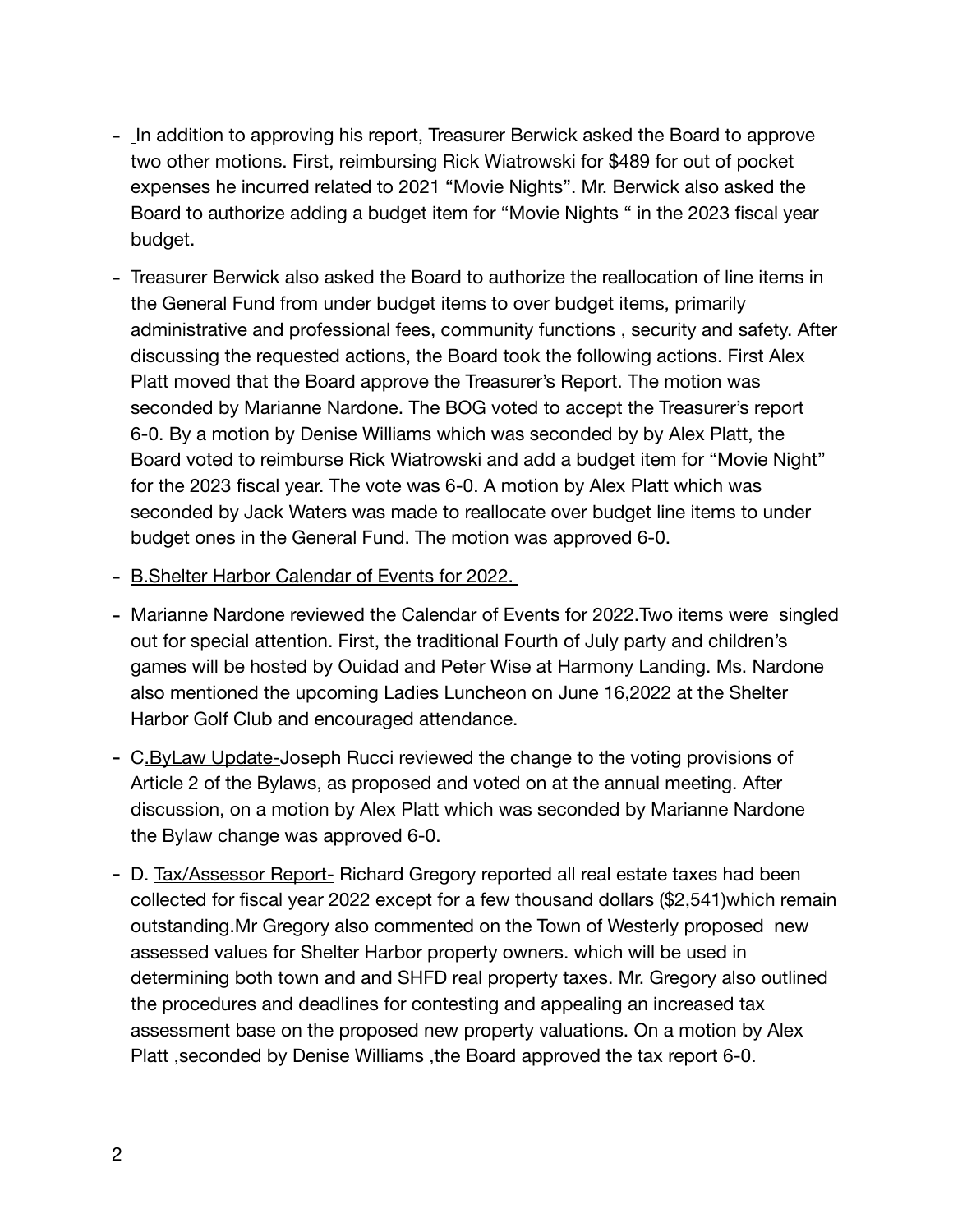- E.Appointment of Community Agents.(Term Ending at the 2022 Annual Meeting)Vice Moderator Palumbo proposed the following individuals as Community Agents:

1) Bylaws: Joseph Rucci

2)Shelter Harbor Calendar of Events- Marianne Nardone:

3)Tennis-Mary DiCecco;

4) Light- Richard Gregory;

5) Public Access Defibulator Medical Program-Allen Leadbetter M.D.;

6)Small Boat Racks- Rick Wiatrowski ;

7Harbormaster( including docks and moorings) -Richard Ferris;

8)Website-Robert Duff

On a motion by Alex Platt, which was seconded by Denise Williams, the Community Agents listed above were approved by a Board Vote 6-0.

#### - F. Community Agent Reports

### 1)-Light

Richard Gregory reported on a problem which has developed with our LED street lights in several locations in Shelter Harbor. Some residents have complained about light "trespass" from the road into their yards and bedrooms. After investigating alternative ways of ameliorating the problem, Mr. Gregory met with Prism, a nonprofit organization specializing in installing efficient LED street lights in Rhode Island. Prism's recommendation was to install street lights which have shielding features, which will keep the light on the street where it belongs. The new equipment can be installed at an estimated price of \$250 to \$350 per street light. The installation cost would be paid by homeowners who want the new shielding equipment. Mr. Gregory made two recommendations for Board action. First, to solicit and review

applications from SHFD residents who want the new shielding equipment installed on street lights near their homes. Second the Hark, Leadbetter, Wiatrowski, Gregory/ Thorson and Carter/Morgan families propose to purchase and install shielding equipment on the street lights on the corners of Handel and Rossini and Handel/ Verdi . The new equipment would be paid for by the above mentioned families at their own expense. This would allow other property owners to view the results of the shielding street lights before making their own decisions as to whether to add the shielding equipment to street lights near their home. After an extensive Board discussion, a motion was made by Alex Platt and seconded by Marianne Nardone to have Mr. Gregory prepare an email to the community explaining the problem, the proposed solution and the projected cost of adding shielding to a street light. The email would also include an application to be returned to Mr. Gregory if a resident wanted a shield added. After the deadline for submitting an application is past, there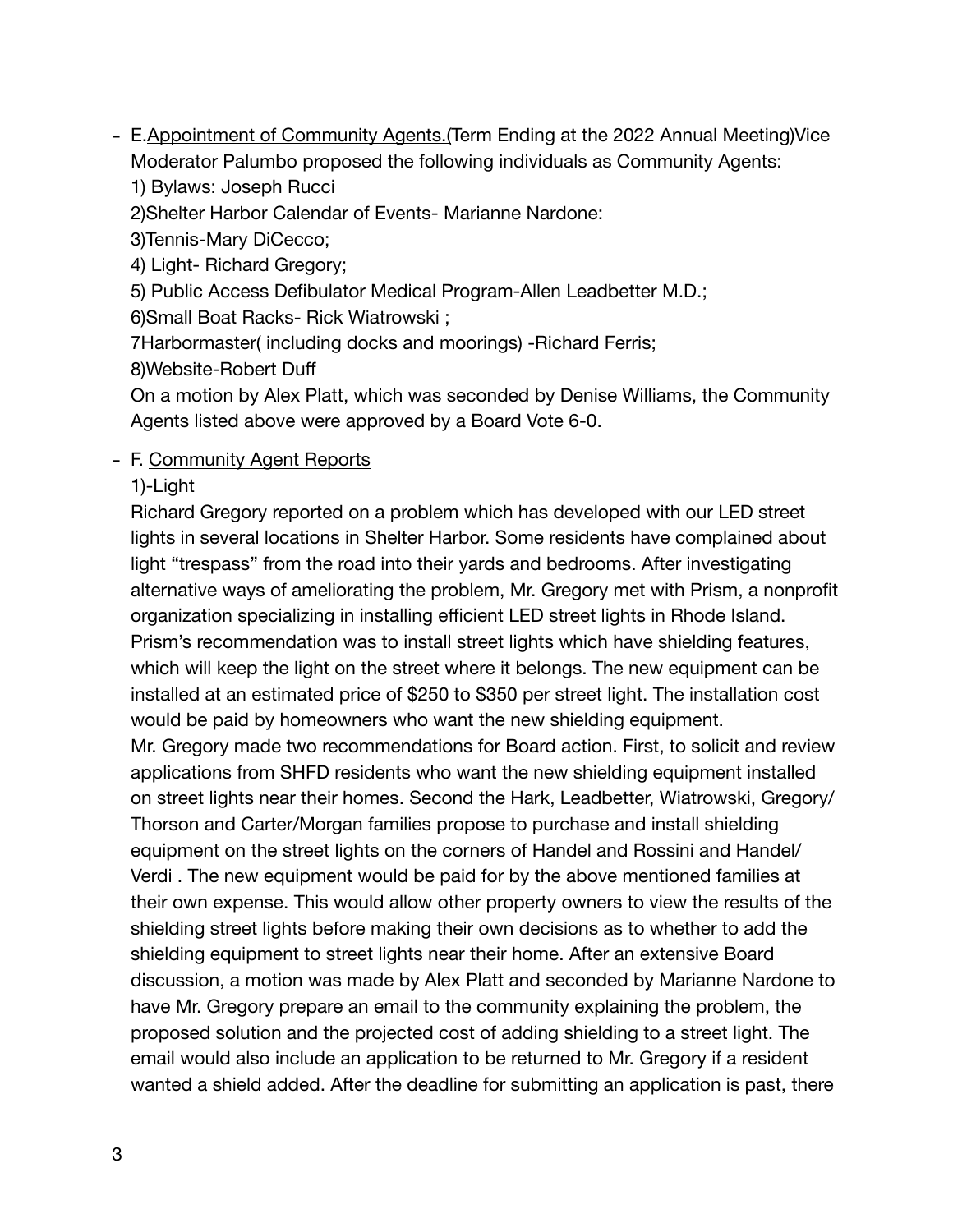would be a second email to see if another resident objected to shields being installed on a specific street light. The vote on the motion was 6-0 in favor. 2)Directory- In Elizabeth Miller's absence, Paul Eldridge reported the 2022 edition of the Shelter Harbor Directory is almost completed, and will be distributed on the same days as the beach passes.and buttons.

3) Small Boat Racks-Paul Eldridge read Rick Wiatrowski's report. Rick indicated in his report he was checking on the racks and making repairs as needed. The new rack assignment process is going smoothly for the most part. As always, the rack spaces are in very high demand and short supply.Rick is looking to add stand up boat racks to maximize space.ay all locations.

4) Beach- Lauri Sweeney reported the Shelter Harbor Beach will officially open at 10 A.M. on June 18,2022. There will be a shuttle bus this year to transport residents and their guests to the beach and back to Shelter Harbor. The beach parking lot will have an attendant on weekends and holidays.

Beach Passes and buttons will be distributed to residents on June 4,2022 at 10A.M to 12P.M. and on June 18,2022 from 1:30PM to 3;00 P.M. The beach passes, buttons and Shelter Harbor Directories will be distributed both days on Harbor Field.

5) Tennis- Mary DiCecco indicated several of the rhododendron bushes planted by the tennis courts were destroyed by vandalism.Although Roland Hellwig has been able to save some of them, we need some replacement bushes. Mary indicated it would be a big help if we could put up a fence around the bushes.

There was also a brief discussion of a letter sent to the Board by Lisa Pagliarulo in favor of building a pickle ball court or adapting the existing tennis courts to play either tennis or pickle ball. Lisa's letter had a list of people who supported installing pickle ball courts in some form. Lisa's letter had cost estimates for several construction options in installing the pickle ball courts. The BOG will discuss this in more detail at our scheduled meeting on June 18,2022.

6) Roads and vegetation.- Steve Sweeney's report contained updates on the condition of the Shelter Harbor Fire District roads and vegetation encroachment which is shrinking the width of our roads. Mr Sweeney's report indicates our roads are overdue for significant repair and replacement. Mr Sweeney's report also highlighted the pedestrian safety issue posed by vegetation overgrowth. The BOG decided to defer a detailed discussion of Mr.Sweeney's report and

recommendations until its next meeting on June 18,2022.

G. Old Business

1) Speed "Humps" Update.- Alex Platt reported the speed" humps" have been installed on Wagner road. Mr. Platt indicated he hoped to put signage up at the two locations in the future. There was a discussion concerning whether more speed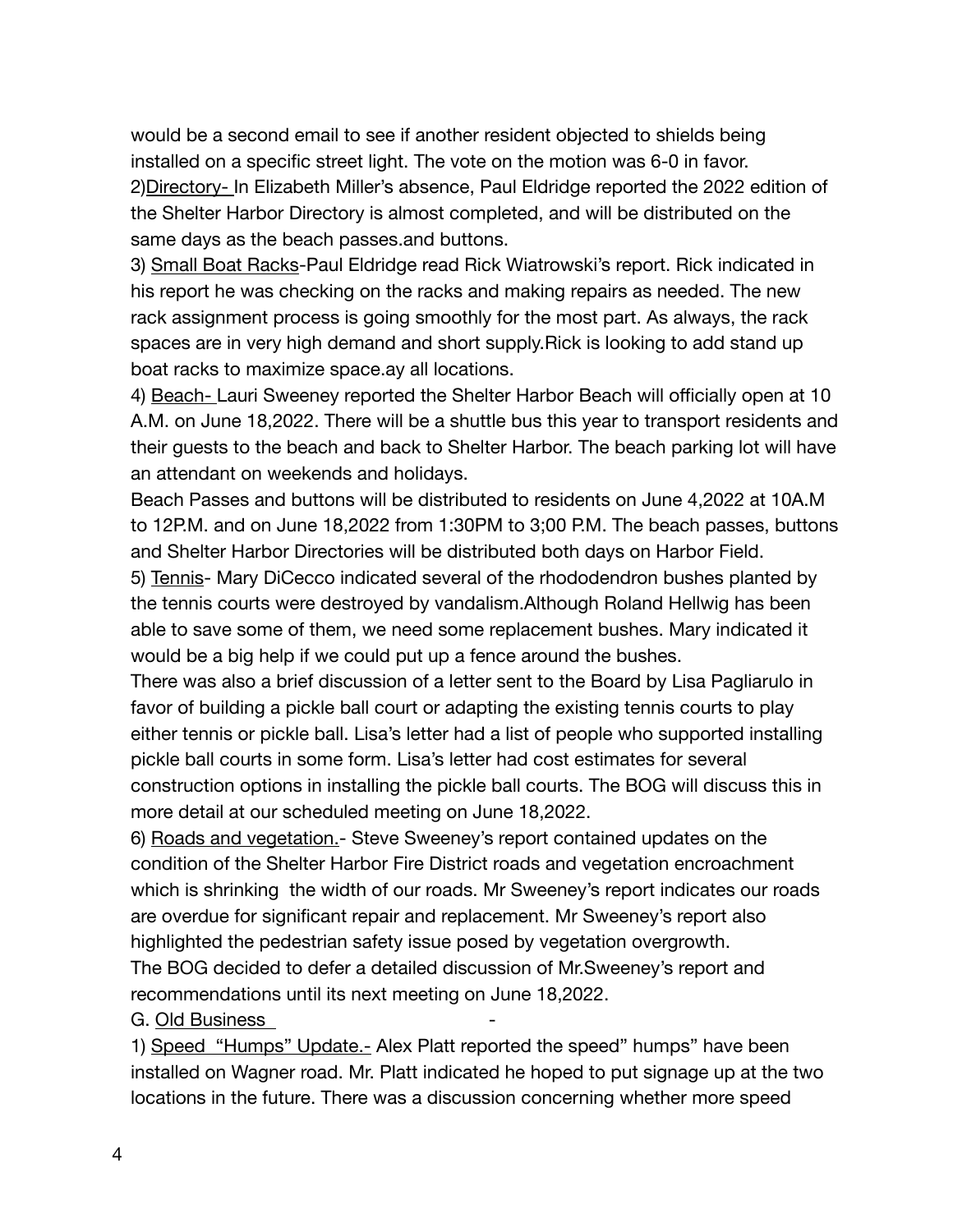## "humps " might be needed.

2) Update on the Proposed Kayak and Small Boat Launch Improvement for Grove and Point Docks- Richard Ferris updated the Board on progress made in getting a permit from the Coastal Resource Management Council ( CMRC). Once this is obtained, Mr. Ferris will report back to the Board with a more detailed report on the costs to engage engineers to provide engineering options to make the improvements and the costs to be incurred.

### - H. Discussion and Comments from SHFD community members

1) An email was received by the Clerk from Art Weiner asking if a zoom listen only option could be provided so community members who could not attend a Board meeting in person could listen to the meeting. Legal counsel advised there was no specific legal provision allowing this. The BOG itself must meet in person , can broadcast livestream but there is no legal provision for virtual participation. Rhode Island is currently considering legislation regarding virtual/hybrid meetings. 2) Susan Carter Morgan sent an email indicating she supported the installation of

pickle ball courts but only if they could be built on the basketball court space.( it was noted that SHFD only owns 2/3 of the basketball courts.) Ms . Carter Morgan is against altering the existing tennis courts into dual use courts.

3) Rochelle Levins commented that the beach bus route should be altered. The bus should make a right turn on Grieg road off of Verdi road and go down the hill and up to Rossini road to Brahms road and then right on Wagner road. By doing this the eastern part of the Shelter Harbor would gain greater access to the bus. Ms. Levins also spoke in favor of the proposed kayak and small boat launch improvement for safety at Grove and Point docks.

4) Kathy Peterson requested the calendar of community events be posted on the website.

5) There was also a request that job descriptions for each Shelter Harbor position be posted on the website.

### IV. Adjournment

Vice Moderator Palumbo thanked everyone for attending the meeting and then asked for a motion to adjourn the meeting. A motion was made by Marianne Nardone and seconded by Alex Platt.The vote in favor was 6-0. The meeting was adjourned at 4:15P.M.

Meeting Minutes Respectfully Submitted May 15, 2022